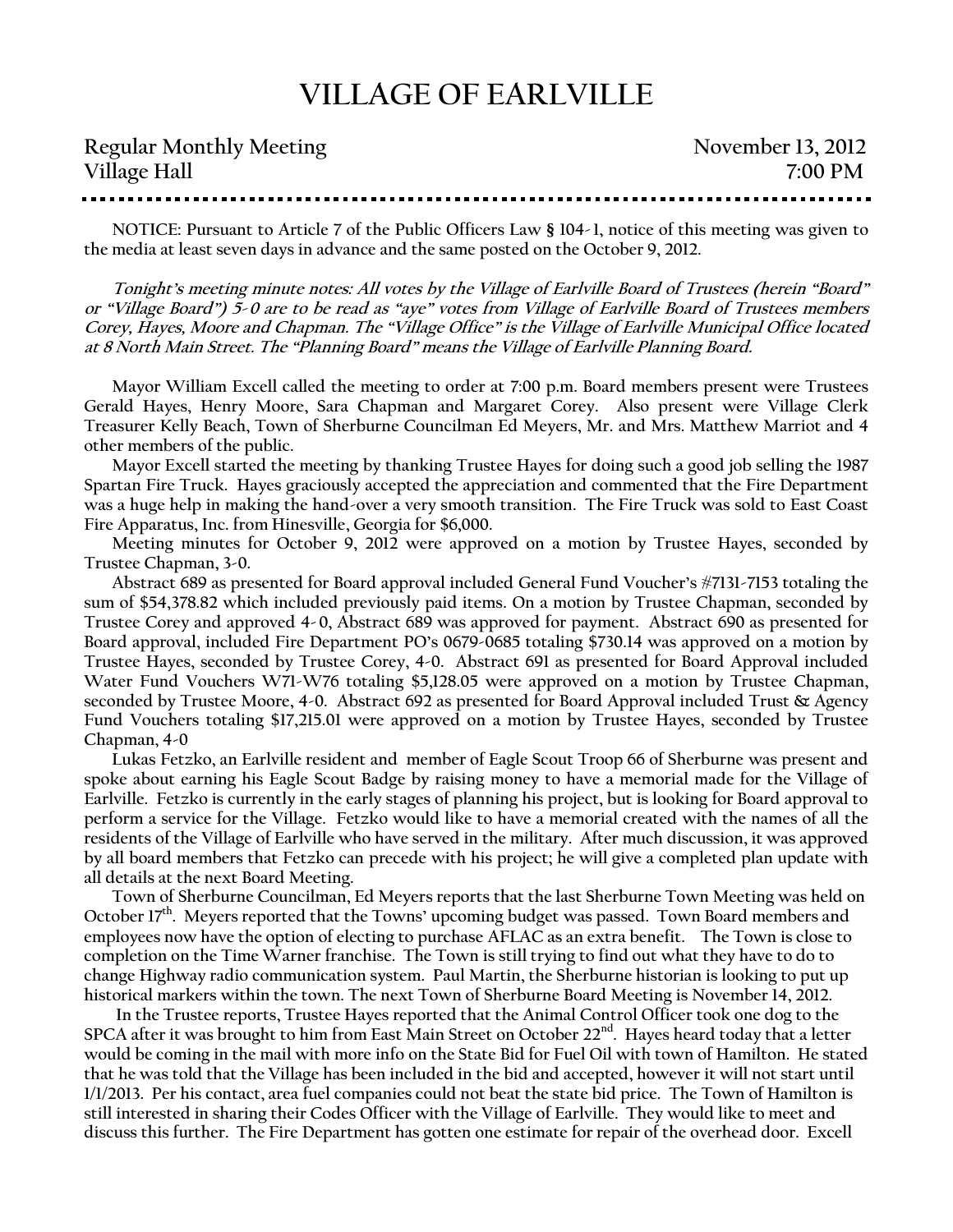**explained that the Village needs more than one before they can approve the repairs. He asked Hayes to have the Fire Department try to get 2 more estimates, and then they will discuss them at next Board Meeting. Trustee Corey asked what was wrong with the overhead door and how long it has been not working? Mayor Excell explained that the overhead door has not been able to be opened manually for at least 10 years. Hayes will get ahold of Bensley or Ford to get 2 more estimates. There are not many overhead door companies in the area, so they may need to look towards Binghamton or Syracuse. Hamilton has adopted their 2013 budget. Hamilton is still talking about shared services. Currently they are planning a training session for office help; their first priority is to be web site training. The Mayor of Hamilton would like a member of the Board to contact her to discuss SOMAC (Southern Madison County Ambulance). The Opera House's Annual Holiday Sale starts November 23 and runs through December 22nd . The Museum is closed for the winter. Hayes had nothing to report from the seniors.** 

**Trustee Chapman reported that she went to a meeting regarding the American Legion's building. She reports that there is no real plan set in place yet; they are looking into costs required from all angles. Chapman also went to the Lebanon Town Board Meeting. They spoke about the incoming high pressure pipeline. Chapman stated that the Town of Lebanon is going to start using salt brine on their winter roads. DPW should be covering skate park equipment.** 

**Trustee Moore reported that the CEO is in the process of issuing a building permit but needs more information from the contractor before he can issue it. The resident on North Main St with no water and a possible well was in court on the 24th of October. The owner told the CEO that there is no well on the property and they have no intention of having the water turned back on at this time. The other issues brought against the property owner have been resolved. The CEO received a complaint about stairs being built on the outside of a house on North Main Street. So far he has not been able to locate the property. Trustee Moore reported that he had nothing to report on from the court.** 

**Mayor Excell reported that there is a tree on 40 West Main Street that needs to be removed. The Clerk-Treasurer will get ahold of Spratley and Sons to have it removed. Overnight parking is now in effect. There was a complaint about one vehicle that is parked all night. DPW has spoken with the Madison County Sheriff who advised that they could issue warning tickets, but to be able to issue tickets there must be "NO OVERNIGHT PARKING" signs posted on the four main roads coming into the Village. The Mayor stated to order the signs for no overnight parking.** 

**Chapman commented that it may take a while to get the signs put up. This led into a heated discussion regarding the senior DPW worker and his work ethics. Excell stated that he felt that Thayer has been with the Village for a long period of time and the Village should stand behind him. Moore stated that he does not feel the village should support someone who is not doing their job. Excell commented that he has had Tucker doing more of Thayer's job than Thayer as he thought Thayer was going to retire at the end of this year. The plan was to train Tucker to take over Thayer's duties.**

**Excell asked Chapman if she would like to fire Thayer. Chapman said yes, she would like him terminated as he does not do his job. Excell commented that he was in charge of personnel and he would make the decision of who was fired and who stayed, not the Board. Excell then stated that he was not discussing personnel issues further at this Board Meeting. Moore stated that he wanted that statement in the meeting minutes and verified that Excell did not feel he had to discuss personnel issues with Board members. Excell recanted his statement and the personnel issue continued to be discussed.**

**Excell asked if Chapman would like Thayer brought before the board. Chapman said yes, she feels DPW should be present at the monthly Board Meetings to give a report on their activity. Trustee Moore stated he does not feel the DPW should be paid overtime on a monthly basis to attend a Board Meeting. Chapman stated she would be happy with a detailed report on the DPW activities including a monthly mileage report. She does not feel comfortable not knowing what the DPW workers are doing on a regular basis. Mayor Excell assigned Trustee Moore as the liaison for DPW effective immediately.** 

 Excell went to the Lebanon budget meeting. They are very happy with the village fire contract and see no problems in the future as far as their tax cap and an effect on the Fire Contract. Excell inspected the Salt Brine system. He was impressed and feels the village needs to start looking at other options as the cost of salt will be increasing. Chapman would like them to come down and do the Village roads so board members can see the result. Excell stated they have offered and he plans to do this. Excell will call Randy this week to discuss further. Trustee Corey reported that the Winterfest planning is in full swing. Events planned are Christmas Tree Sales by the Boy Scouts, the Girl Scouts will be selling donuts and hot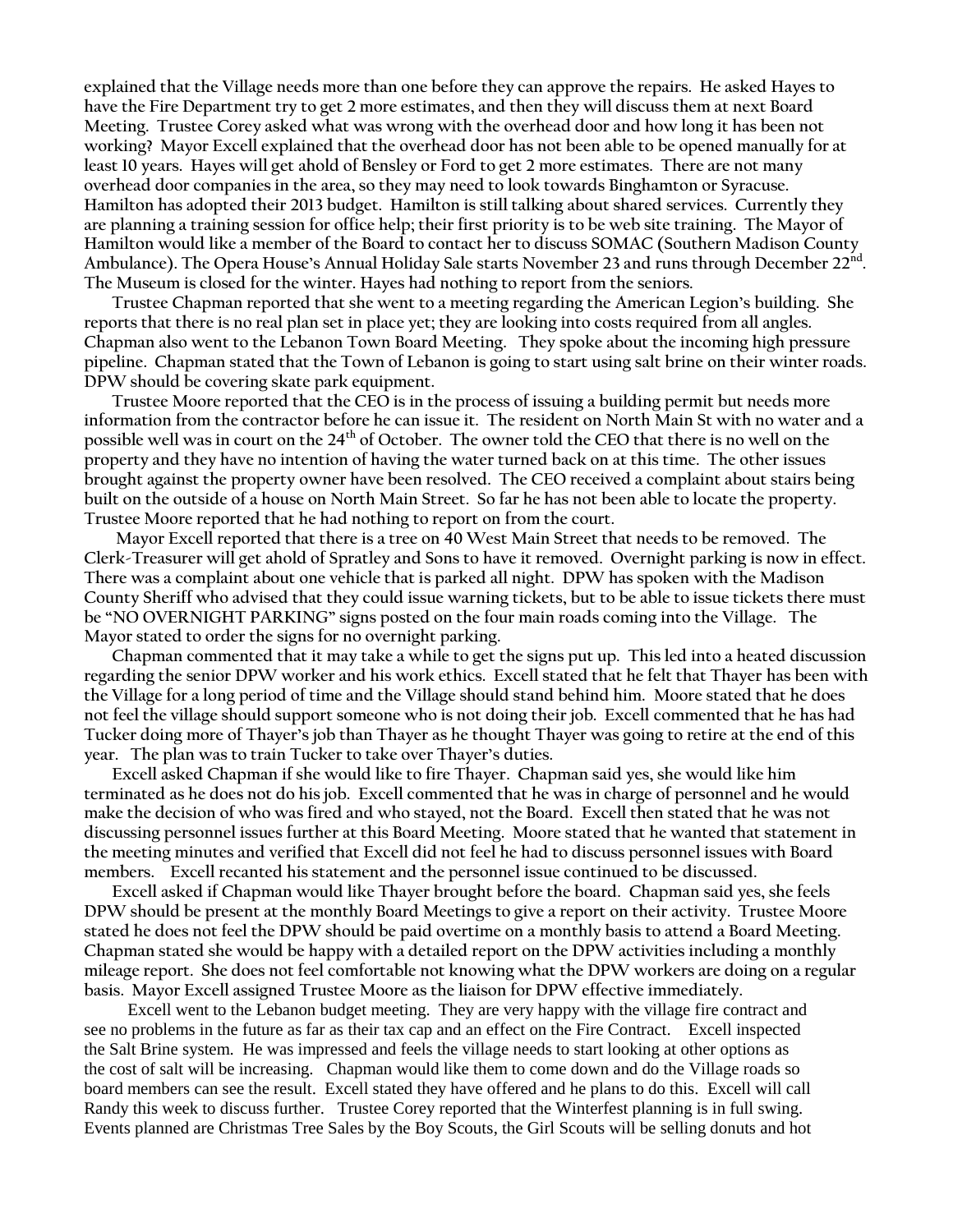chocolate at the Fire House, the EFD Auxiliary will have a wreath sale at the Fire House. There will also be a craft Fair at the Fire Department, the Opera House is having their annual Holiday Craft Show, the Earlville Free Library is hosting a Make It and Take It craft affair. An annual favorite, the Fruit Cake Curling Competition as well as horse drawn wagon rides, S-E Drama Club performance at the UMC, story time with Mrs. Clause, the Chili Cook Off, the Parade, roasted chestnuts and hot chocolate at the gazebo and the Tree Lighting Ceremony. The committee is also raffling off two gas cards worth \$50.00 each. Tickets cost \$1.00 each or 6 for \$5.00. Tickets are available at Black Cat Antiques (East Main Street), Corey's Hardware, The Huff Brau or get them from any of our committee members: Margaret Corey, Laura Piliero, Ford Seymour, Dode Page, Becky Jantzen. There will only be 300 tickets sold. The Library is offering free Gingerbread Classes on November 14 and  $17<sup>th</sup>$ . The Chili Cook off and the gingerbread house contests are open to the public, residential restrictions are no longer in effect.

**In Old Business, the Purchase Procurement Policy was briefly discussed. It was originally created and approved in 1996. The Clerk-Treasurer had obtained copies of other area municipalities buying policies and the Board Members will review all the policies. At the next board meeting they will discuss if changes need to be made to the Village's buying policies.** 

**In new business, the Madison County Department of Health performed its annual survey of the public water system serving the Village of Earlville on September 27, 2012. The report from this survey was received and outlined in the survey were a few minor notations. The first was a reminder that the Village must obtain approval from the DOH prior to work being completed. Their department must be notified prior to any addition, deletion or modification to the water system. This is in regards to the Village considering installing an Iron Removal System in the near future to help get rid of the rust colored water issue. Mr. Kicinski asked what the chemical is that would be used to and no one knew. The Clerk-Treasurer will get ahold of Matt Thomas from B&L to get more info on what is needed.** 

**The second was notification the Village must develop and implement a cross connection control program in accordance with Subpart 5-1.31 of the State Sanitary Code. Hazardous facilities including a crematorium have been identified within the Village that may not have the proper backflow protection device. According to Matt Marriott, who is a licensed plumber and achieving his certification for CEO, a backflow device is rather inexpensive; however the business owner must have the device installed by a certified inspector. Mr. Marriott stated that some municipalities are sending their CEO to Rochester to get certified for this purpose. The cost for training is \$600. Municipalities then offer the services of their certified CEO to commercial customers for a set fee. Excell asked if village had to certify their code enforcer and Mr. Marriot stated no. The customer could obtain their own certified inspector. Excell stated the Board would need to get with the CEO and discuss developing a cross connection control program.** 

**The 2013 CSPCA contract was received. After a brief discussion, on a motion by Moore, seconded by Hayes , 4-0 it was agreed to accept the 2013 CSPCA Animal Shelter Agreement. No monetary changes applied to the contract.** 

**The 2012 AUD has been completed and submitted to the state. A copy of the AUD can be obtained in the Village Office.** 

**John Savash from Municipal Solutions had submitted 2012 year-end adjustments. The adjustments were discussed briefly with Chapman asking if they could be tabled until next month so that she could review them. Moore made a motion to approve the adjustments, seconded by Hayes, 3-2 with Excell, Moore and Hayes approving, Chapman and Corey disapproving. The said adjustments are attached to these Meeting Minutes.** 

**There is \$28,354.81 left in the Capital Fund Water Project checking account after all bills connected to the Water Project have been paid. This remaining balance can be used on anything pertaining to the Water Fund. John Savash from Municipal Solutions has suggested taking \$10,000 and transferring it to the Water Fund checking account to help the 2013 Fund Balance. On a motion by Moore, seconded by Hayes, 4-0 it was approved to move \$10,000 from the Capital Fund checking account to the Water Fund. That leaves \$18,354.81 in the Capital Fund checking account. On a motion by Moore, seconded by Hayes, 4-0, it was approved to purchase 100 FLEX meters at \$174.00 for a total of \$17,400.00. The remaining \$954 will be left to purchase gaskets or tailpieces as needed.**